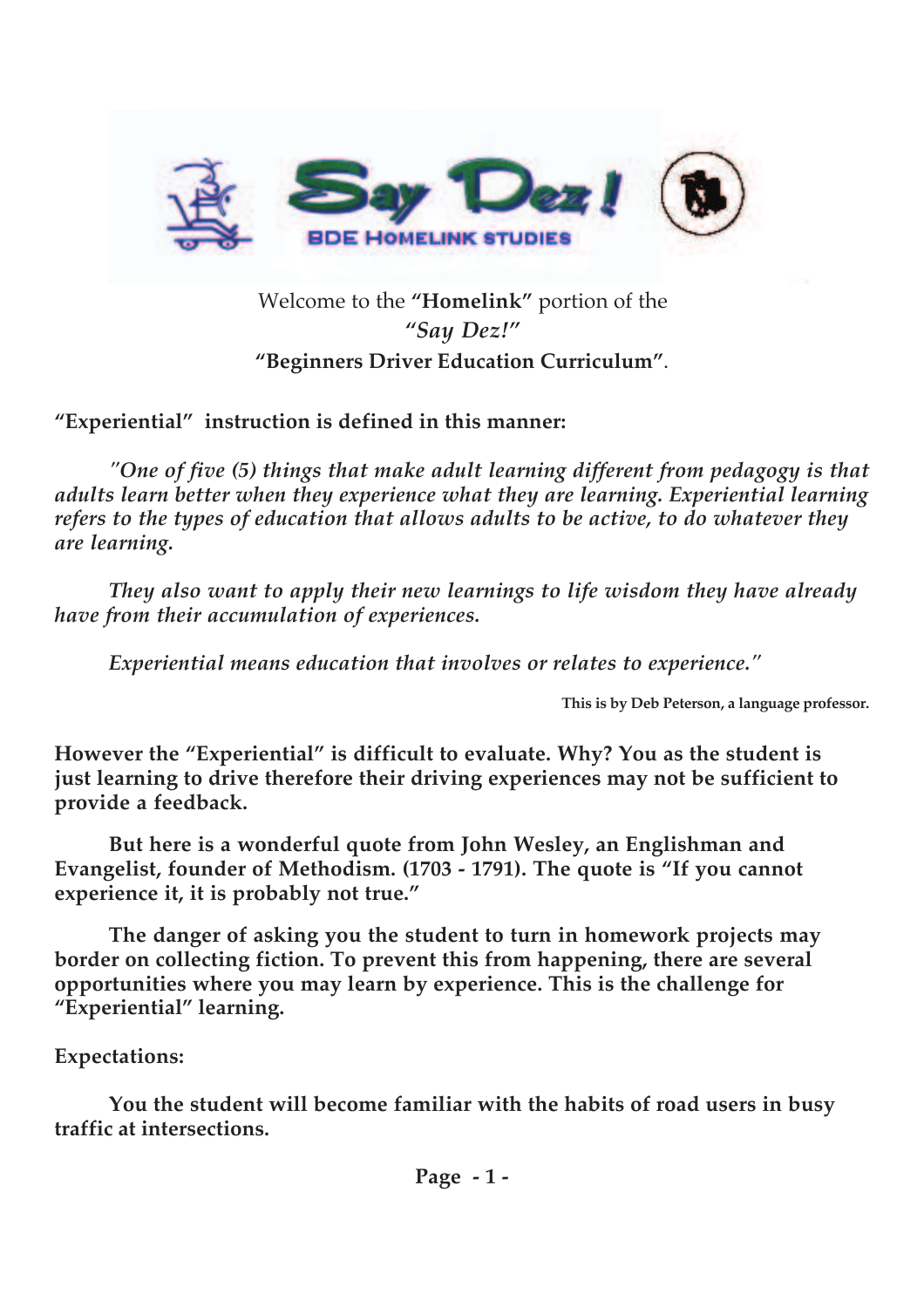#### **1.) Lesson one Road user behavior observation Time: 2:00 hours**

#### **"Experiential" instruction homework assignment:**

**Find a major intersection within a reasonable distance from their home. This intersection must allow left turns, with left turn traffic lights. Traffic islands are not significant to the observation. If the geography of the intersection allows, find a comfortable and safe place to sit. (bring your own folding chair or sit in a car on the corner parking lot).**

**Observe the following and keep copious notes which will be transferred to a written report that must be handed in. This should be discussed as part of the inclass program when talking about intersections.**

## **Here are the challenges:**

**a.) What are the sequences of traffic light durations? (I.E.: how long is the amber light before the light turns red)**

**b.) What is the duration of the four (4) way red before the green light?**

**c.) What is the purpose of this sequencing?**

**d.) Similarly what are the sequences of the left turn arrow lights?**

**e.) Are there amber left turn arrow lights?**

**f.) How many drivers run yellow lights?**

**g.) How many drivers run red lights?**

**h.) How many drivers make improper right turns on a protected left turn?**

**i.) Armed with the knowledge of your observation how would you deal with this intersection while executing a left turn?**

**j.) Rethink and rewrite your answer! Have you forgotten the pedestrian traffic?**

**k.) What types of pedestrian lights are used at the intersection? Pictograph walking man or hand in stop position? Countdown crossing timer?**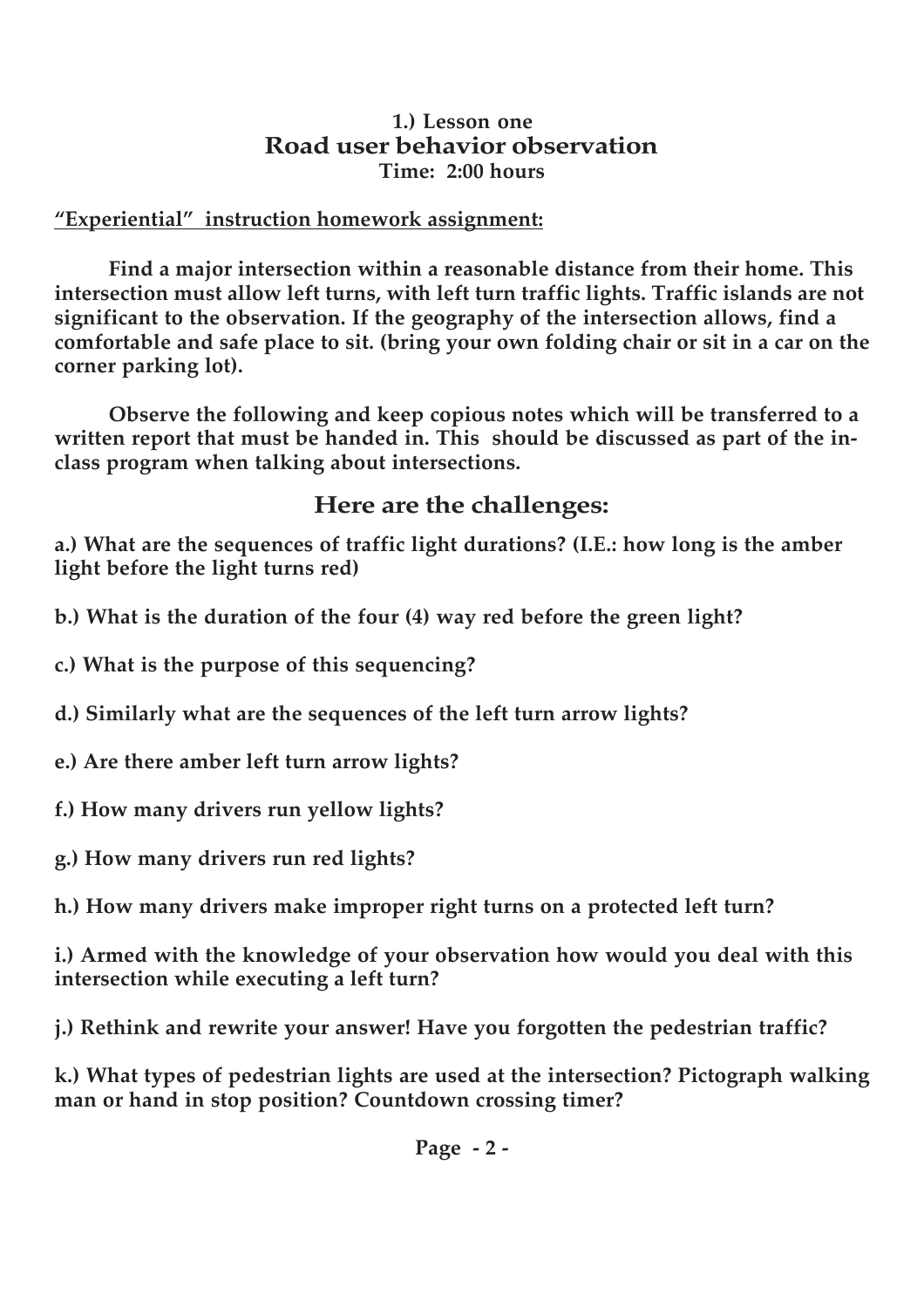**l.) What are the advantages or disadvantages of each type?**

**m.) Do you know what is a scrambled intersection? (This is one where all vehicular traffic stops and pedestrians may crisscross in any direction at the intersection.)**

**n.) Would this intersection benefit from one? Remember to look for pedestrians!**

**o.) How many pedestrians disobey the traffic lights?**

**p.) Armed with the knowledge of your observation how would you deal with errant pedestrians?**

**All major intersections have various other signs offering information to road users.**

**q.) What are these signs? List them all.**

**r.) Are they easy or difficult to recognize? Is the intersection "sign busy" making observation distracting?**

**s.) Armed with the knowledge of your observation how would you deal with the information presented to you?**

**t.) Are the buildings and businesses on the four corners distracting?**

**Please bring back your answers to class for lesson # 5 (Roads and Parking) session of the in-class instructions at your driving school. You will be tested on these questions by your in-class instructors at this time.**

**Do remember that this portion of the "Homelink" has to be done before you have your first in-car driving session.**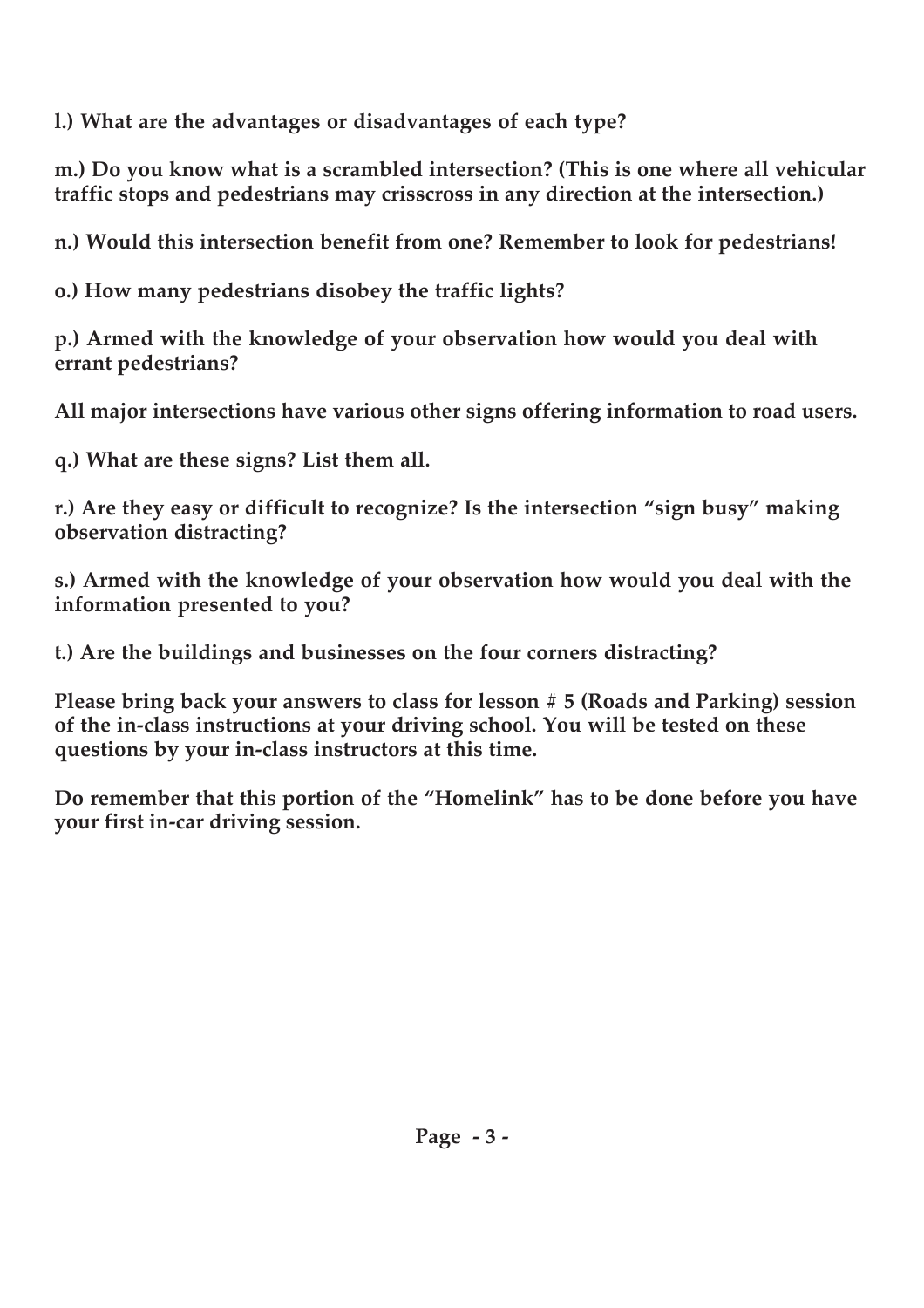#### **2.) Lesson two Vehicle behavior observation Time: 30 minutes**

**For this there is a "caveat". Do not attempt it unless the available space in an empty parking lot is at least one third (1/3) of a football field. The exercise should be done with a front wheel drive vehicle since most students will be driving similar drive train vehicles. Before even attempting to drive a vehicle the student with a parent may experiment with the laws of physics without scaring or hurting anyone.**

**Begin with the student in the passenger seat and the parent driving. Presumably all the safety precautions have been taken, such as seat belt engaged, mirrors adjusted and of course an empty parking lot.**

**Begin with "Right" foot on the service brake. Engage "D". Do not touch the gas pedal! Let go of the steering wheel. Release the parking brake, then the service brake.**

**a.) What just happened?**

**b.) Where is the vehicle going?**

**c.) Why is the vehicle going straight?**

**Bring the vehicle to a gentle stop by stepping on the service brake, hands back on the steering wheel. Next begin doing a tight left hand (driver's side) turn. Do not touch the gas pedal! Hold the steering wheel while doing at least two (2) complete circles.**

**a.) What just happened?**

**b.) Where is the vehicle going?**

**c.) Why is the vehicle turning?**

**Let go of the steering wheel!**

**a.) What just happened?**

**b.) Where is the vehicle going?**

**c.) Why is the vehicle going straight?**

**Now for the "piece de resistance"! Begin a left turn (driver's side) backwards (reverse). Do not touch the gas pedal! Hold the steering wheel while doing at least two (2) complete circles.**

**a.) What just happened?**

**b.) Where is the vehicle going?**

**c.) Why is the vehicle turning?**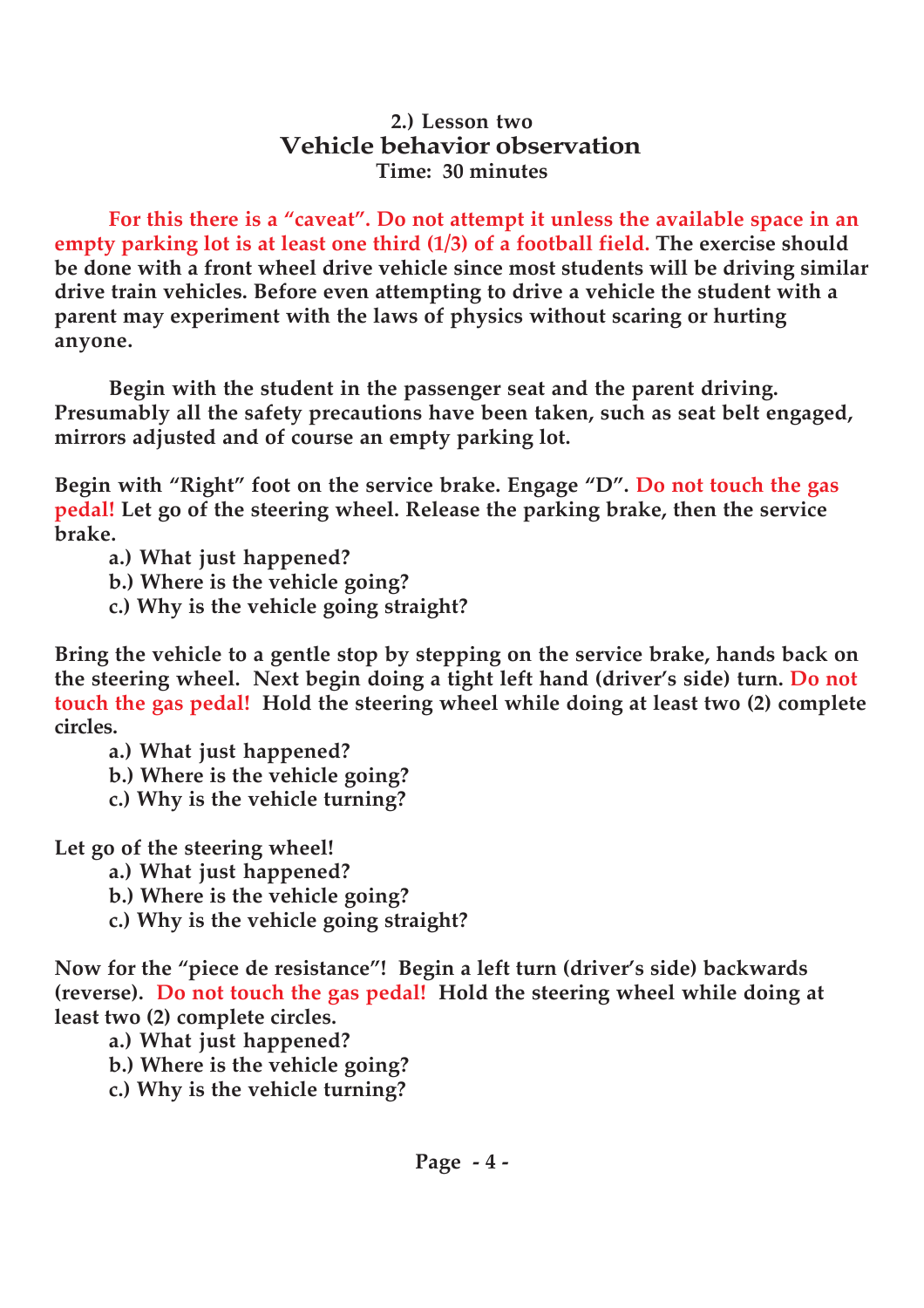**Let go of the steering wheel!**

- **a.) What just happened?**
- **b.) Where is the vehicle going?**
- **c.) Why is the vehicle still turning left?**

**Please make sure to write copious notes of this experience. These notes are to be handed in. They are to be discussed during the class when dealing with the "Laws of Physics".** 

**Again the emphasis is that this must be done prior to having the student sit behind the steering wheel. These exercises will give the best example of the laws of physics. It demonstrates that the vehicle will go in the line of least resistance. Forward it will go straight, backwards it will go to the outside of the turn.**

**Please bring back your answers to class for lesson # 7 (Laws of Physics) session of the in-class instructions at your driving school. You will be tested on these questions by your in-class instructors at this time.**

**Do remember that this portion of the "Homelink" has to be done before you have your first in-car driving session.**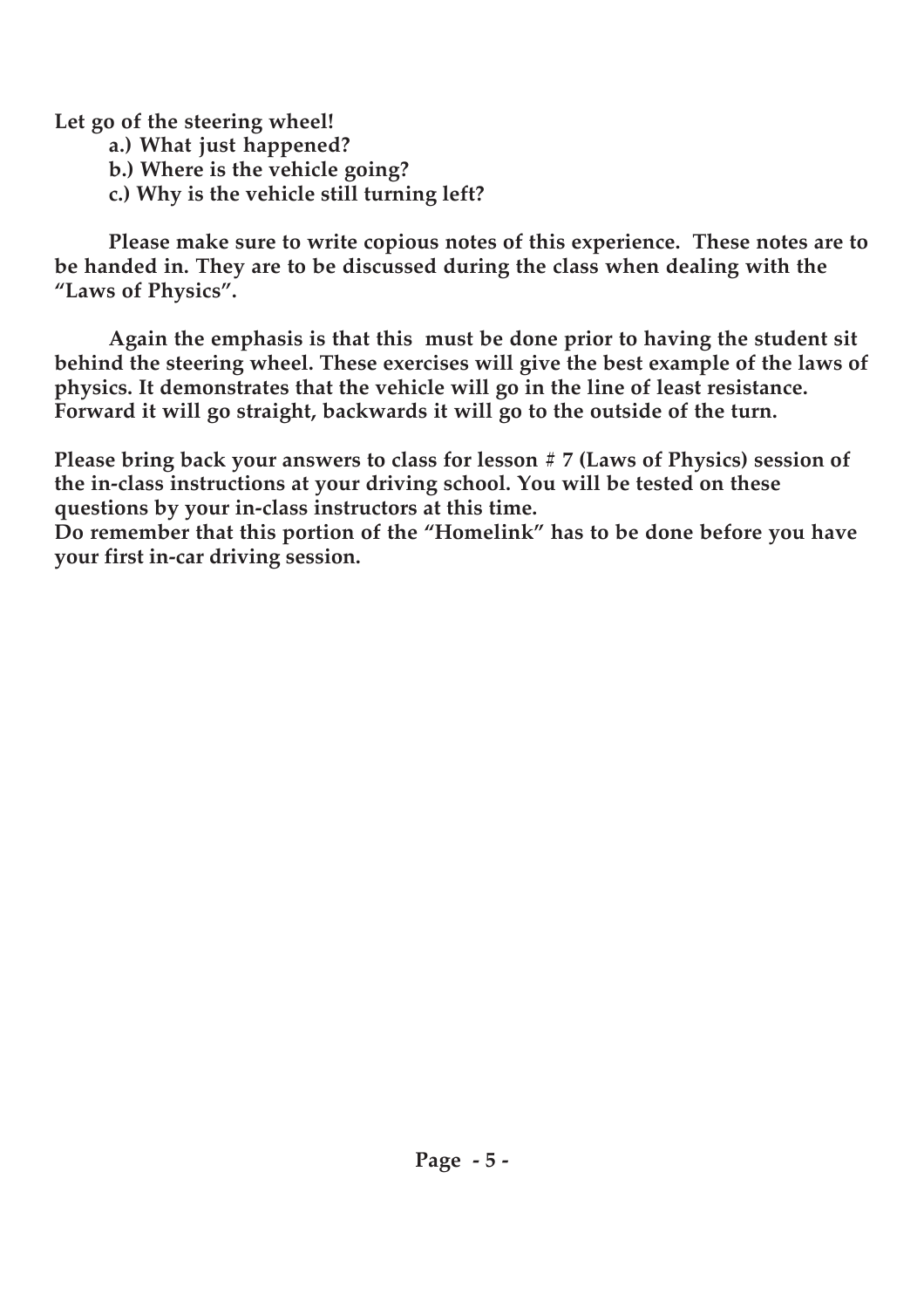#### **3.) Lesson three Tires, their purpose and behavior Time: 1 hour 15 minutes or 75 minutes**

**Expectations:**

- **Awareness of the construction of a tire**
- **Awareness of the different types of tires and their purpose**
- **Awareness of how proper maintenance is a safety factor**

**Information Materials & Resources:**

**Wikipedia has excellent information on the history of tires.**

**Please bring back your answers to class for lesson # 7 (Laws of Physics) session of the in-class instructions at your driving school. You will be tested on these questions by your in-class instructors at this time.**

**Hints:**

**Each of the four (4) tires on your vehicle is in contact with the road with an approximately area size of an males size 12 shoe's sole. Your life depends on these four (4) patches.**

**Examine how a driver may abuse the tires on a vehicle.**

**Examine how the age of a tire may have effect vehicles safety.**

**What information may you find on the sidewall of a tire?** 

**What effect temperature have on tire behavior?**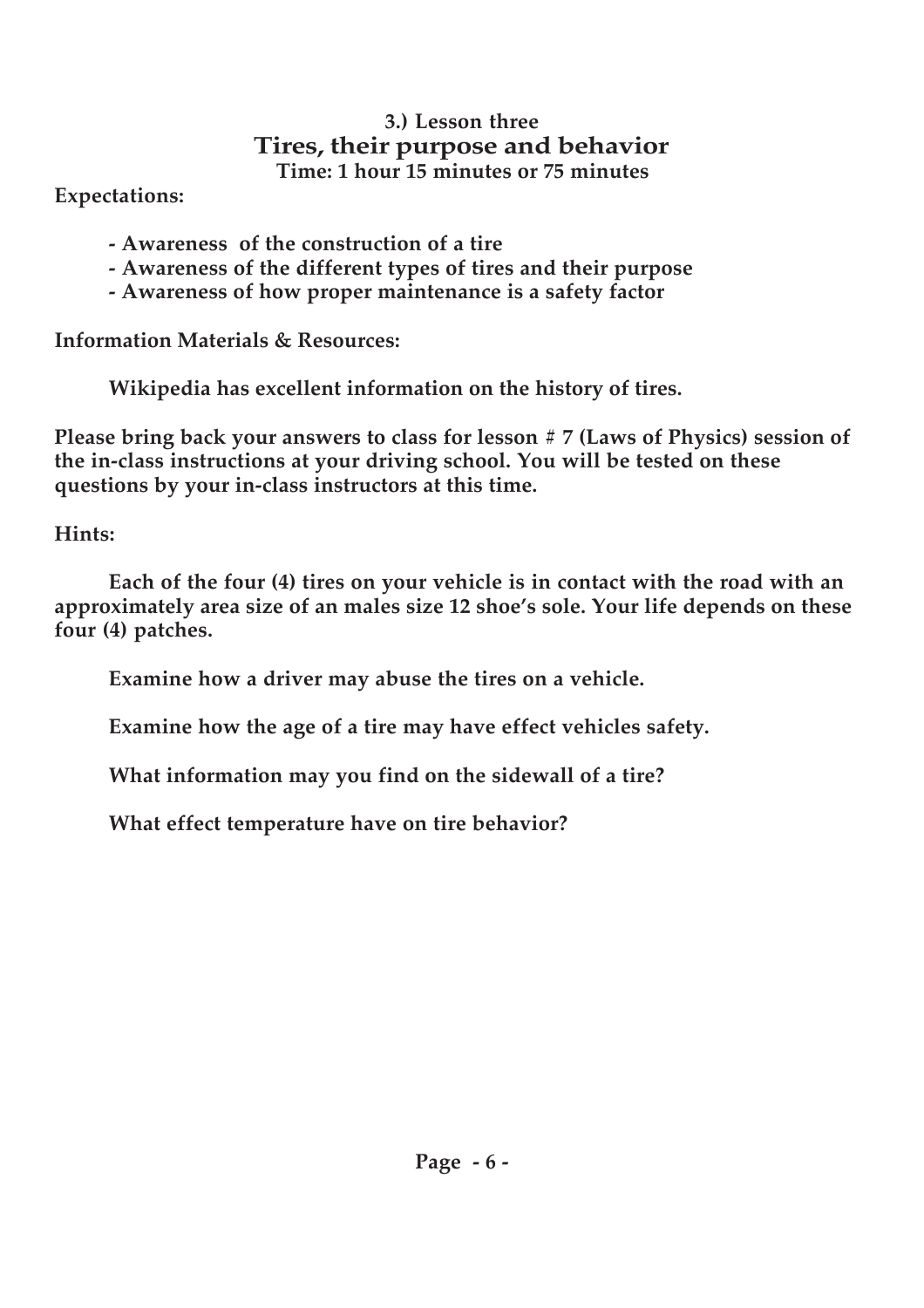#### **4.) Lesson four Automobile lights, their history, purpose and behavior Time: 1 hour 15 minutes or 75 minutes**

**Expectations:**

**- Reinforcing one of the six (6) conditions of driving , the ability to see.** 

**- Awareness of functioning lights offer safety to the driver and to those with whom the road is shared.**

**- Awareness that lights are an effective means of communication with other drivers.**

**Information Materials & Resources:**

**Wikipedia has excellent information on the history of automobile lights**

**The report must be short and concise, limited to Ontario viewpoints as to their colours, location and their use. The topic is broad and overwhelming if outside of "Ontario centric" requirements.**

**Please bring back your answers to class for lesson # 8 (Adversities & Emergencies) session of the in-class instructions at your driving school. You will be tested on these questions by your in-class instructors at this time.**

**Hints:**

**There are exterior and interior light on a vehicle.**

**Find the location of all lights.**

**Explain their purposes.**

**Headlight must conform to specific functions. What are they?**

**Purpose and locations of brake lights. What and where are they?**

**Purpose and locations of directional signals. What and where are they?**

**Purpose and location of marker lights. What and where are they?**

**Purpose and location of interior lights. What and where are they?**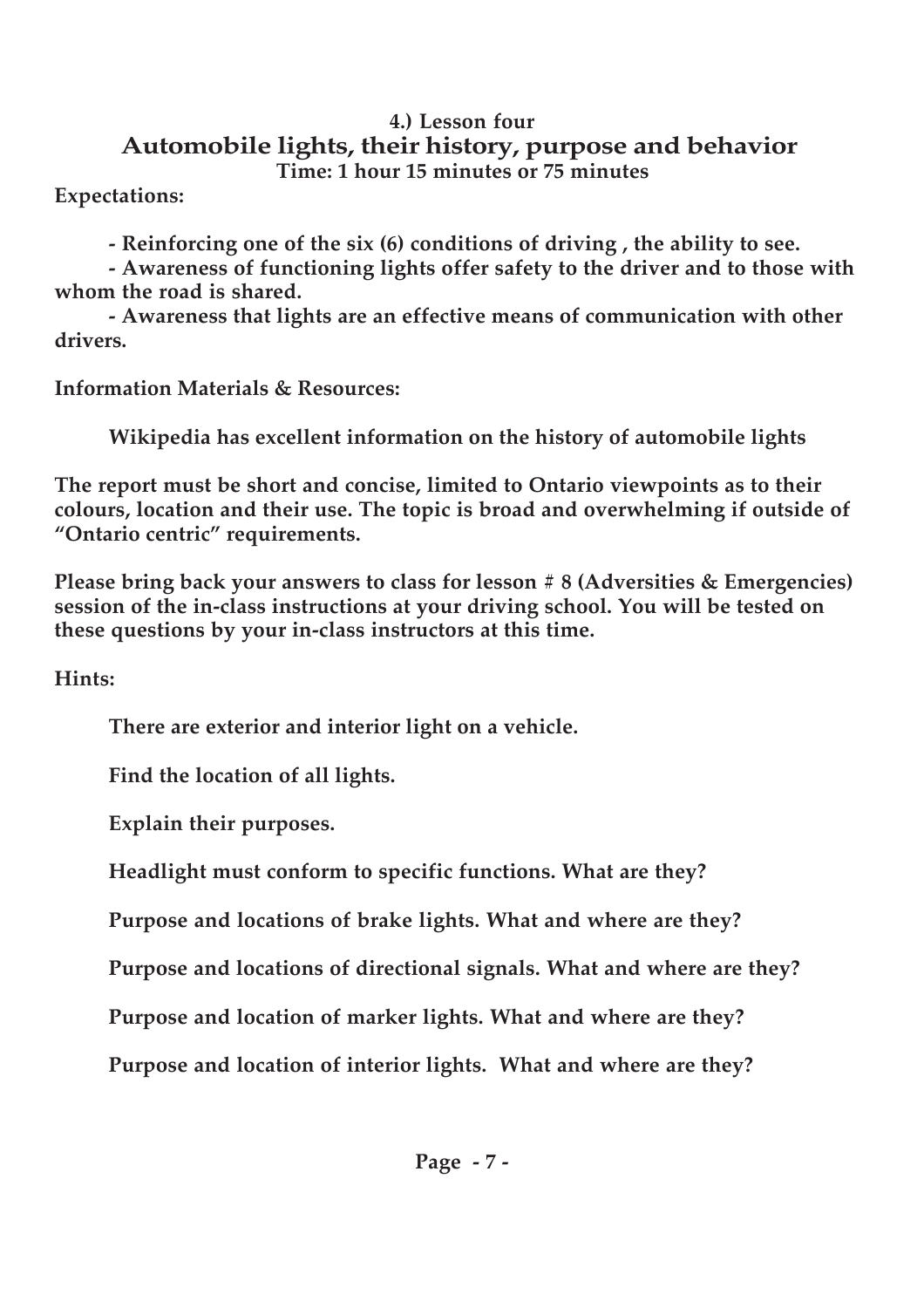#### **5.) Lesson five Traffic lights, their history, purpose and behavior Time: 1 hour 15 minutes or 75 minutes**

**Expectations:**

- **Learn why the colours were chosen**
- **Learn how traffic lights operate**
- **Understanding the timing sequencing of traffic lights**
- **Learn how some jurisdictions address colourblindness**

**Information Materials & Resources:**

**Wikipedia has excellent information on the history of traffic lights**

**M.T.O. has an excellent brochure on traffic lights. Depending on the community your are teaching in, it may have specific information on local traffic light behavior.**

**Driving is not a "chaotic" or "undisciplined" activity. It must be an orderly behavior. Road users are expected to abide by conventions pertaining to sharing the road. Again this must be limited to an "Ontario centric" experience/viewpoint.**

**Hints:**

**Why are they in a "Christmas Tree" (vertical) configuration?**

**In some jurisdiction each of the colours have a different shapes. Why?**

**What prompted the proliferation (look up the meaning of the word) of the left turn lights at intersections?**

**What are the variations in pedestrian crossing lights?**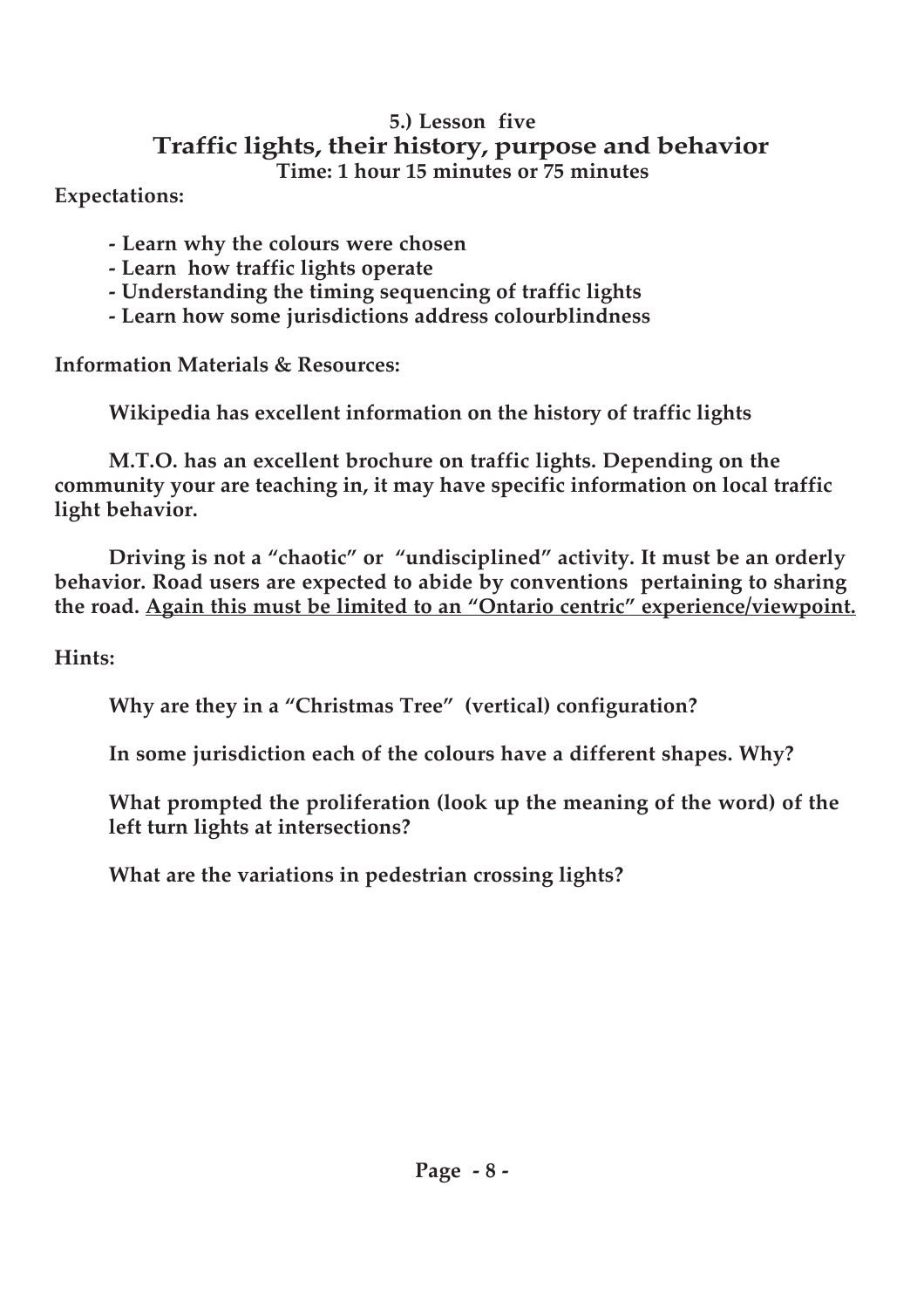#### **6.) Lesson six Vehicle ergonomics Time: 1 hour 15 minutes or 75 minutes**

**Expectations:**

- **Students need to realize that the vehicle must fit the driver and not the driver the vehicle.**
- **They must modify their way of sitting behind the steering wheel**
- **How mirrors must be adjusted to the driver's physique.**
- **Understanding why and where various controls are placed in a vehicle.**
- **Understanding why and where the instrument cluster is located.**

**Information Materials & Resources:**

**Wikipedia has excellent information on the ergonomics of vehicle design. Students should talk to custom body conversion shops for enlightenment. This can be done on the internet or in person. " Does my vehicle fit me?" Comfort within the vehicle is of the utmost importance in operating it safely.**

**Hint:**

**Creature comfort while driving a vehicle is of primary inmportance.** 

**What bearing comfort has on safety?**

**Without going to vehicle conversion shops, what are thing that you as the driver may do to make your vehicle comfortable?**

**What bearing your clothes and shoes have on vehicle ergonomics?**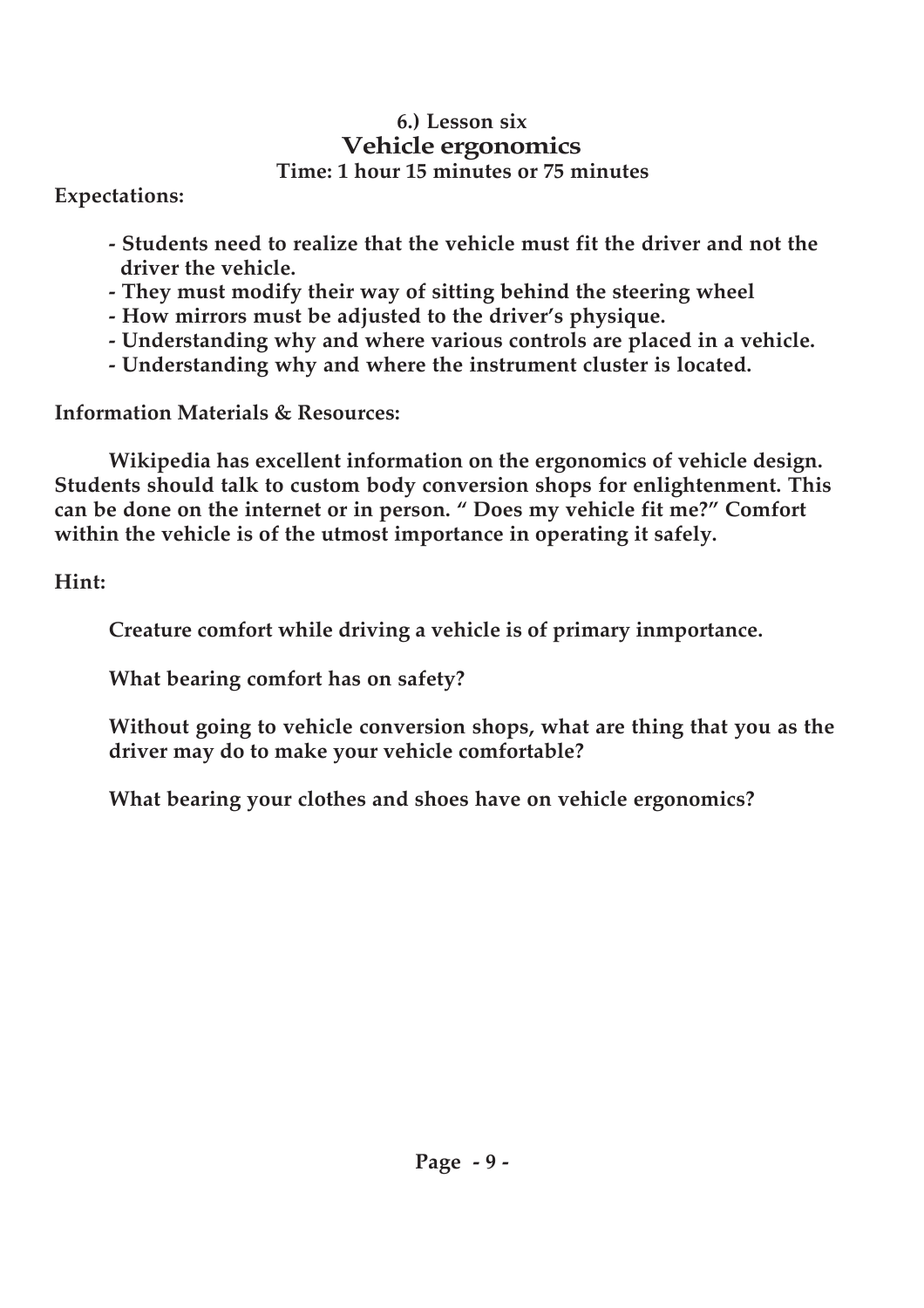#### **7.) Lesson seven "Auto\$mart - A New Point of View" © by Natural Resources Canada Time: 1:30 hours**

## **Expectations:**

Understand that the climate of the planet is being ruined by fossil fuel burning cars. While technology to lower the carbon footprint of our vehicles is a slow progress with the automobile manufacturers, we can still do something about driving in a more fuel efficient manner.

## **Information Materials, Resources:**

**A**ccess video, click on line below.. **http://oee.nrcan-rncan.gc.ca/transportation/business/autosmart/index.cfm?attr=8**

## **Strategies:**

View the five (5) videos...

- **Module 1** What is Fuel Efficiency and Why is it Important?
- **Module 2** Fuel-Efficient Driving
- **Module 3** The Importance of Proper Maintenance
- **Module 4** Choosing the Right Vehicle for Your Every Day Needs
- **Module 5**  The Benefits of Fuel Efficiency

The video series **"Auto\$mart – A New Point of View"** informs Canadians about the environmental, safety and financial impacts of their driving, maintenance and vehicle-purchasing practices.

The series consists of five episodes, each running five to eight minutes, which can be viewed in any sequence. Viewers don't necessarily have to watch all the episodes to learn about fuel efficiency. Questions for viewers appear at the end of each episode.

**"Auto\$mart – A New Point of View"** follows four main characters from different backgrounds as they go through driver training. Each character comes to see an aspect of driving from a new point of view. The characters may not always agree with one another, but in the end they're all convinced that fuel efficiency is something every driver should think about.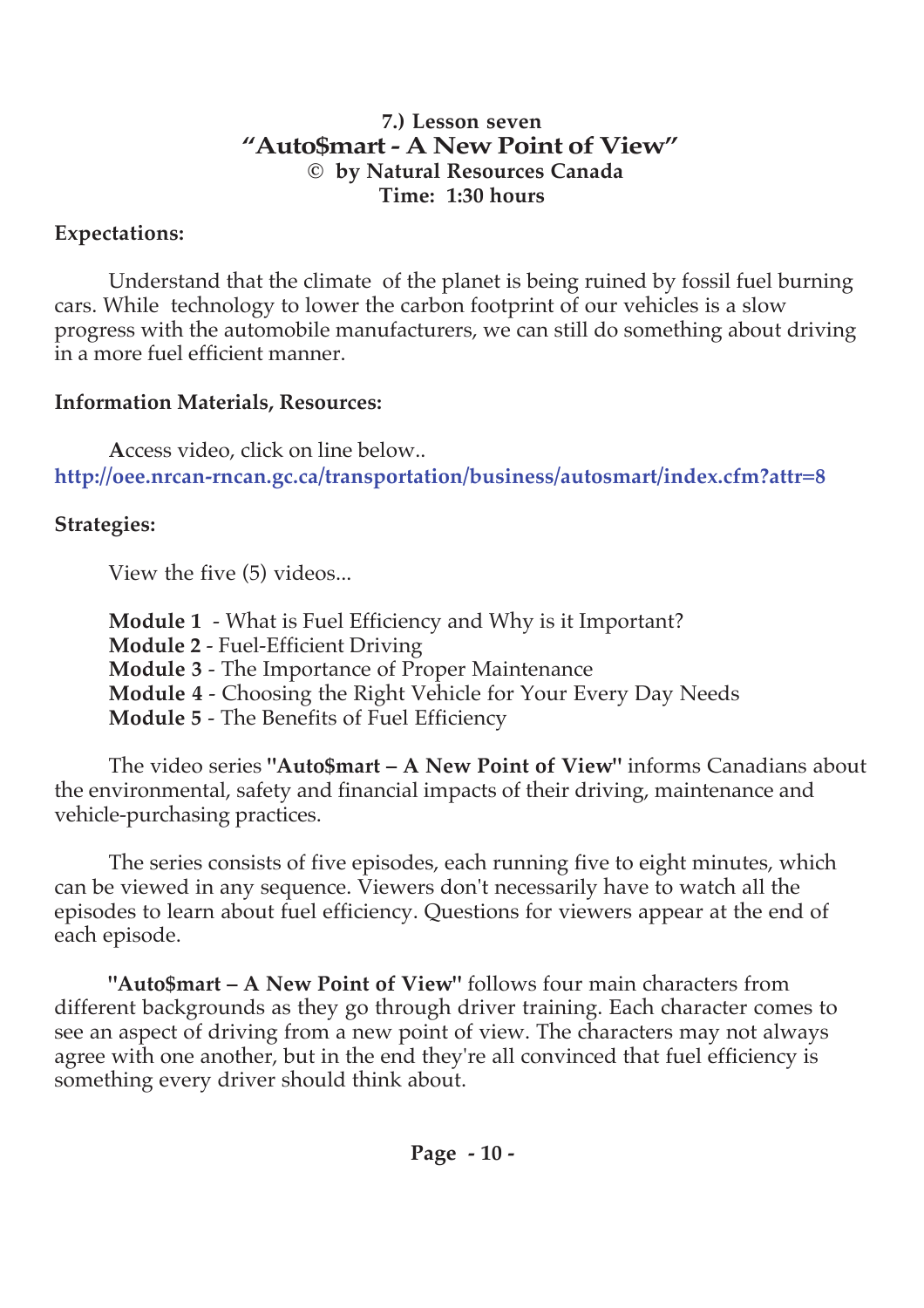## **Questions "Auto\$mart - A New Point of View"**

The answers to the following questions may only be found in the in-class instructors guide book. For the students, they must go on-line for the answers.

**Module 1** - What is Fuel Efficiency and Why is it Important?

- 1.) Why is carbon dioxide (CO2) called a greenhouse gas (GHG)?<br>2.) What are some of the potential consequences of climate change
- 2.) What are some of the potential consequences of climate change?

## **Module 2** - Fuel-Efficient Driving

- 1.) What are some easy ways to improve fuel efficiency just by how you drive?
- 2.) What are some environmental benefits of fuel-efficient driving?
- 3.) What are some financial or personal benefits of fuel-efficient driving?

**Module 3** - The Importance of Proper Maintenance

- 1.) How often should you have your vehicle serviced?
- 2.) Where do you find the correct information about the proper inflation pressure for your tires?
- 3.) What are some important maintenance items?
- 4.) What steps can you take to prepare your vehicle for winter driving?

## **Module 4** - Choosing the Right Vehicle for Your Every Day Needs

- 1.) Where can you find out more about a vehicle's fuel efficiency?
- 2.) What are some of the alternative fuels and advanced technology vehicle types available today - or being developed - that reduce emissions?

3.) When purchasing a vehicle what questions do you need to ask yourself to determine your everyday needs?

**Module 5** - The Benefits of Fuel Efficiency

1. What are five (5) things you can do to be a fuel-efficient driver and reduce your impact on the environment?

2.) What are some of the benefits to you and the environment of being a fuelefficient driver?

**© Question contents copyright of Natural Resources Canada**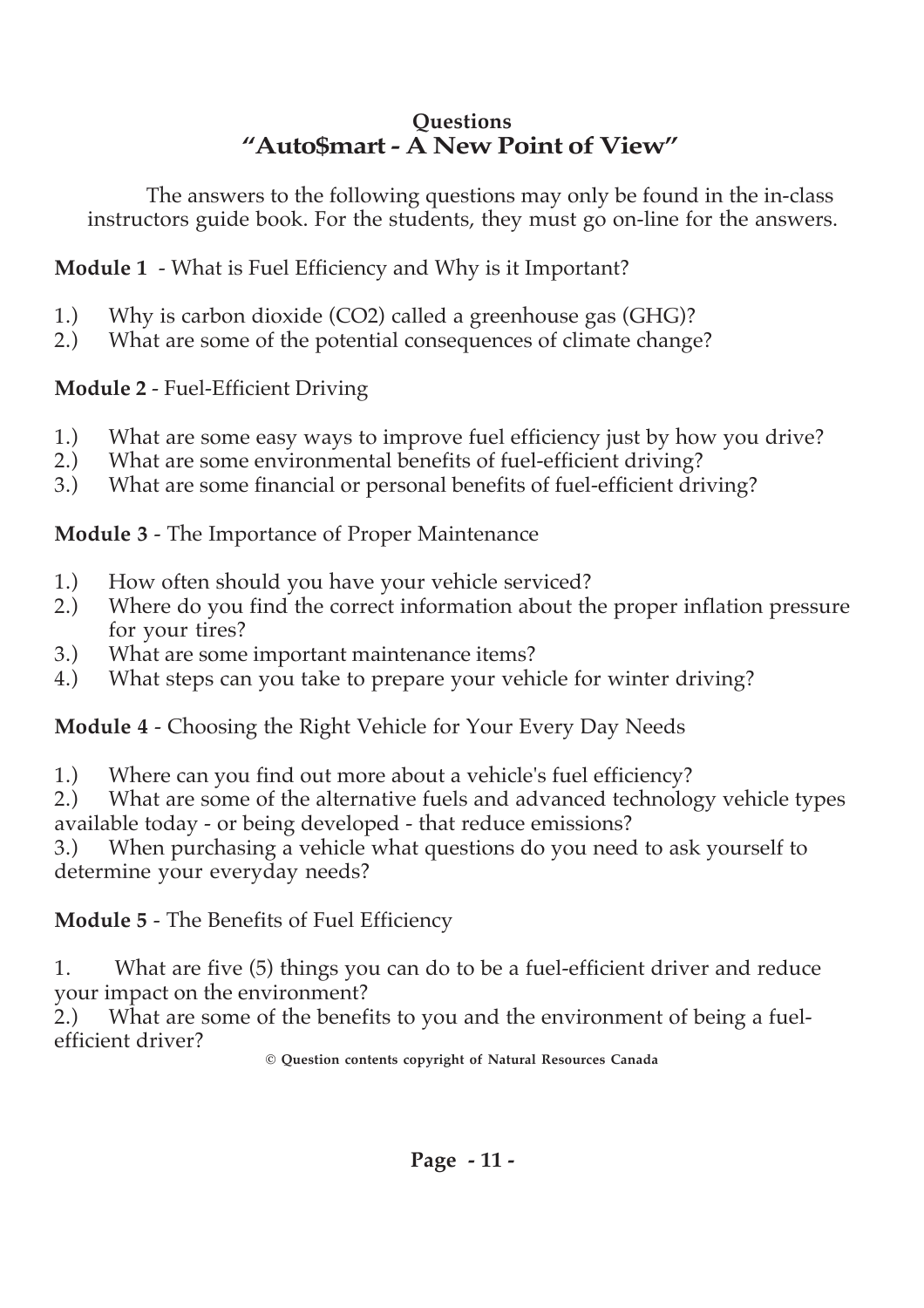### **"Auto\$mart - A New Point of View" (continued)**

**Please bring back your answers to class for Lesson # 4 (Basics & Knowing Your Vehicle) session of the in-class instructions at your driving school. You will be tested on these questions by your in-class instructors at this time.**

**Do print your answers out, because they must be kept in your student's file for audit purposes.**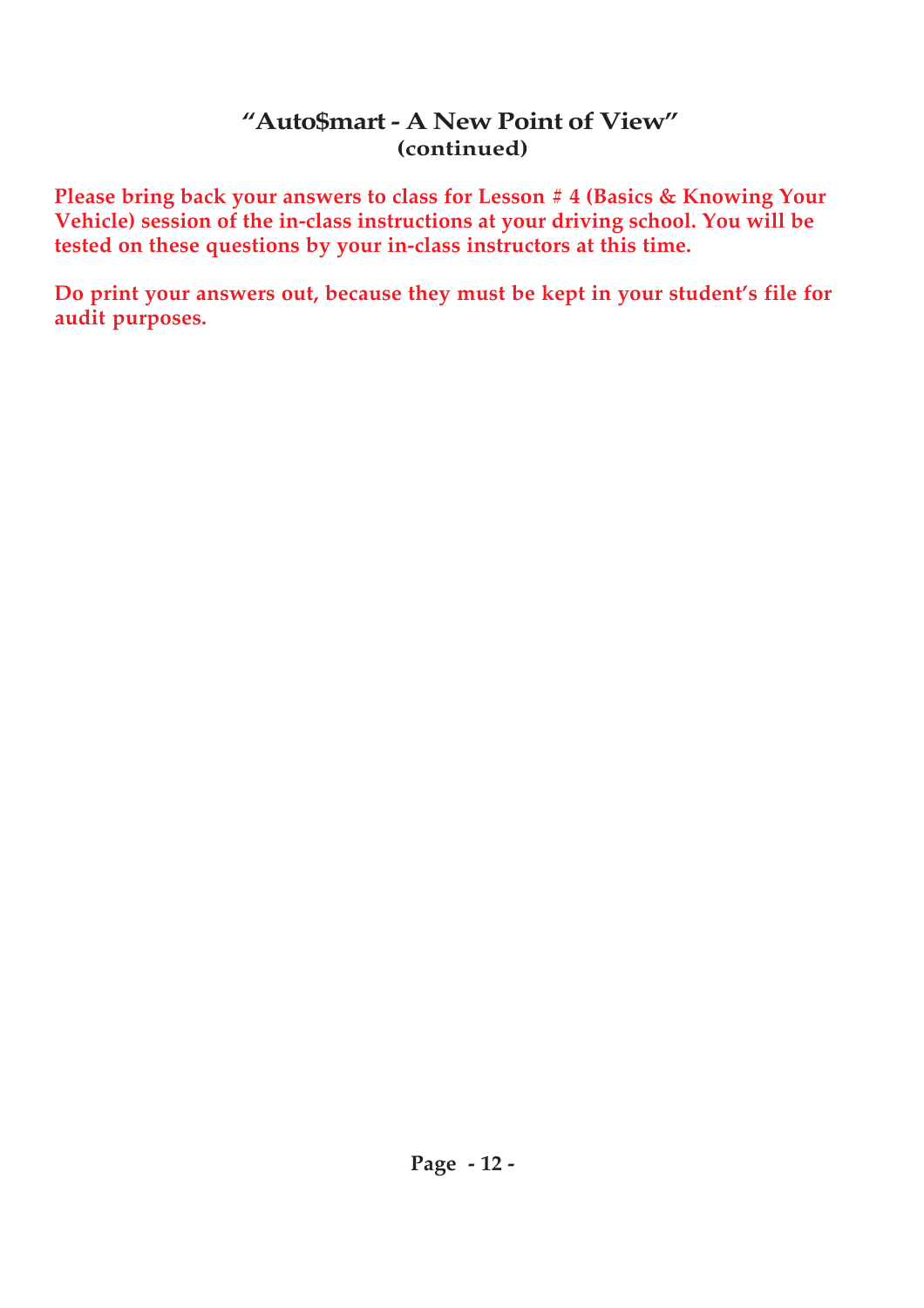## **8.) Lesson eight Operating and Owning a vehicle Time: 30 minutes**

### **Preamble:**

A vehicle is an a demanding aberration in life. If catered to, it will be your friend for a long time. If ignored, it will devour you with a vengeance.

Simply put, an automobile is the most expensive item that you will own in your lifetime, but in the end you will have nothing to show for it. It is a bottomless pit into which money has to be poured to keep it going.

At this point ask yourself: **"Who are my best friends?"**. If you have not answered **"Me, Myself & I"**, you are wrong! Look after yourself! Be honest with yourself and do not cheat yourself by not looking after your vehicle. This means a financial responsibility towards the vehicle when needed, and saving money when needed. This requires a change of personal habits such as perhaps choosing a more economical route to travel, driving on less congested routes, or even not driving if there is no urgent need for it.

There are mandatory statues that go along with the ownership of a vehicle. Governments through public pressure realized that the demand an automobile puts on the environment. Thus to curb this abuse there are mandatory emission tests for vehicles. See the M.T.O. web site for particulars. Further to it, when disposing all or part of the vehicle, very strict codes must be followed. These pertain to the disposal to all parts and contents of a vehicle. To name a few are fluids, batteries, tires, and of course the "corpse" of the vehicle.

For many, home maintenance of a vehicle is discouraged because of inadequate disposal of used fluids, used batteries and used tires. Do pay attention to your local and provincial bi-laws pertaining to these matters.

Because the demands of society, the law is a "living" entity that is constantly changing its standards and regulations to protect you the driver, the public and the environment. It is your duty to know the changes and the new laws as they apply to you and to your vehicle.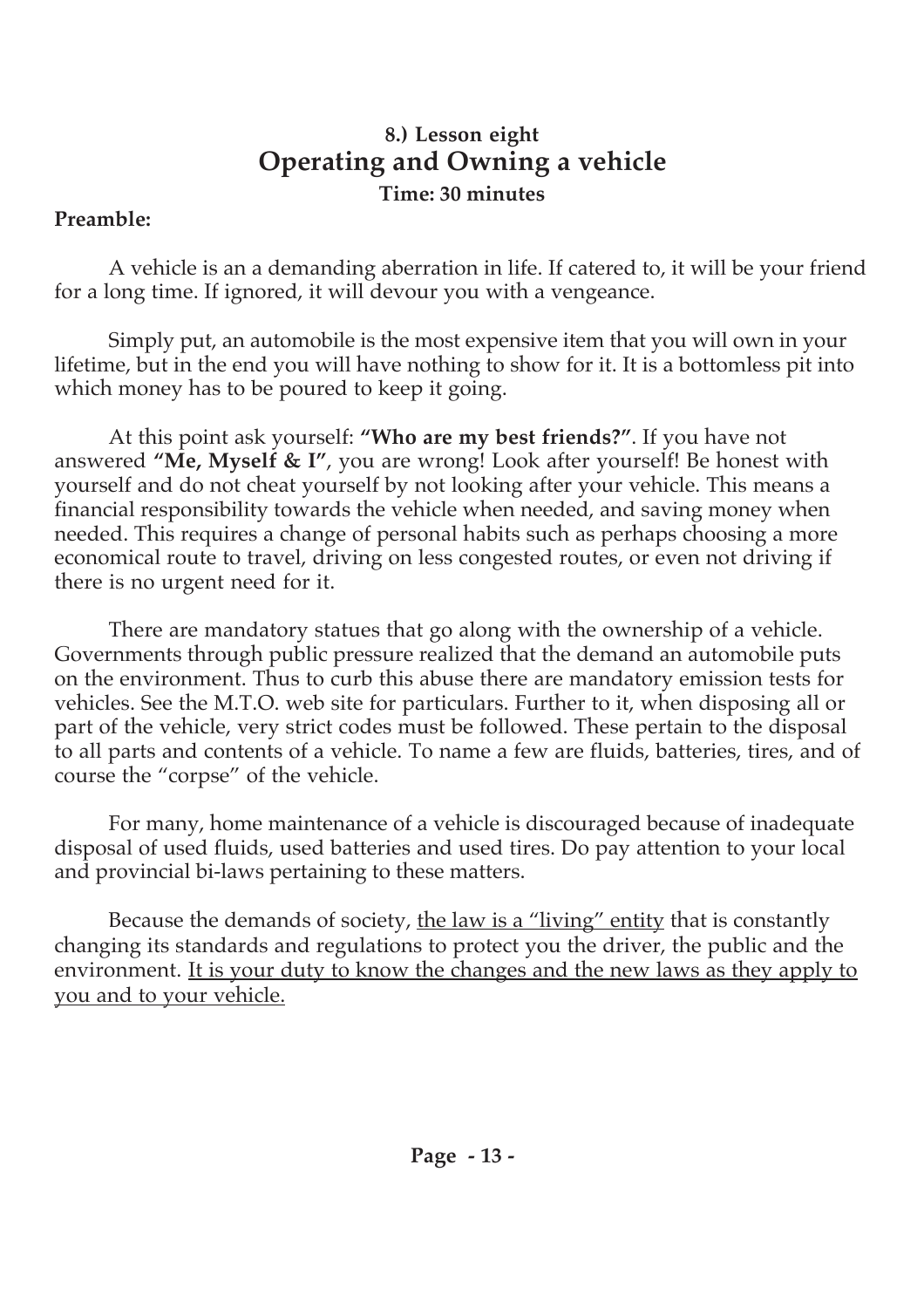### **Expectations:**

Knowing how to drive and owning owning a vehicle has increased benefits for the individual. With increased benefits there are increased responsibilities. For example make a comparison of a pedestrian, a bicyclist and a vehicle owner's benefits and responsibilities!

## **Homework Assignment:**

**"Ok, now I have my G license, why should I bother to learn more?"**

As a driver goes from G1 to G2 then to G what are corresponding benefits and responsibilities? Later some may go to higher licenses such as AZ or BZ or the ultimate combination of ABM Z.

**"List the benefits of each license"**

**The licenses are G1, G2, G, F, E, D, C, B, A.**

**"What does the Z endorsement on a driver's license mean?"**

**"What are the responsibilities attached to each of the licenses?"**

**Please bring back your answers to class for lesson # 2 (Physical Health) session of the in-class instructions at your driving school. You will be tested on these questions by your in-class instructors at this time.**

**Do print your answers out, because they must be kept in your student's file for audit purposes.**

**To research the answers please go to the MTO webpage at:**

**http://www.mto.gov.on.ca/english/safety/**

For answers to "Graduated Licensing" go to this webpage:

**http://www.mto.gov.on.ca/english/dandv/driver/gradu/index.shtml**